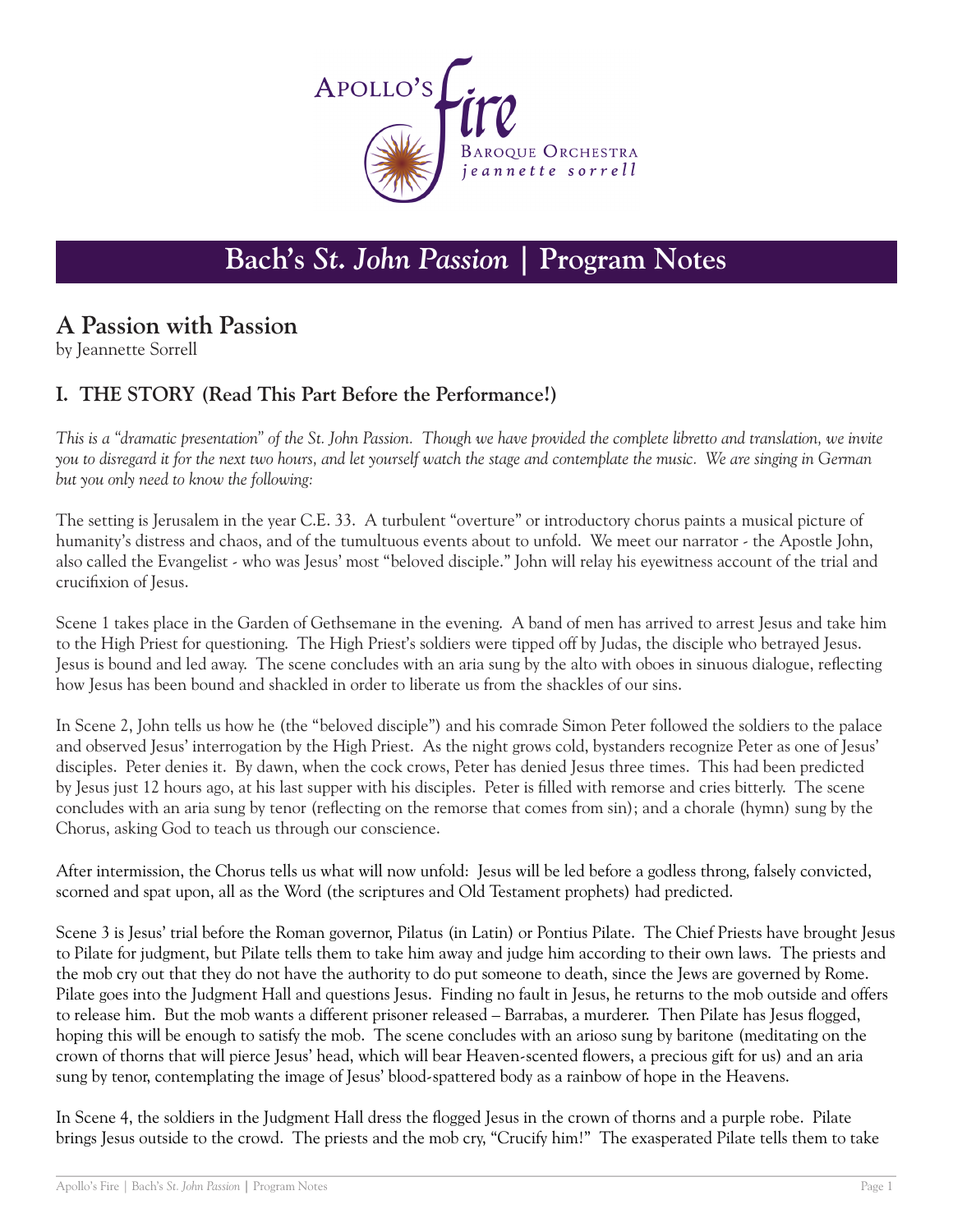Jesus if they want, repeating that he himself finds no fault in him. The crowd replies that Jesus must perish as he claimed to be the Son of God. Pilate is frightened by the mob's fury. He returns into the Judgment Hall again to ask Jesus, "Where are you from?" He begs Jesus to answer so that he can help him. Jesus replies only that Pilate has no power to help him – true power comes from above. Pilate tries to find a way to release Jesus. The mob outside tells Pilate that if he releases Jesus, he is going against Caesar, since Jesus made himself a King. Pilate brings Jesus out again and the crowd again cries, "Crucify him!" Finally Pilate delivers Jesus to be crucified. Jesus is led away, bearing his own cross to the Place of Skulls (Golgatha). The scene concludes with an aria for bass, calling us all as the people of God to run to Golgatha where salvation awaits us.

Scene 5 is the crucifixion and death of Jesus. Pilate writes an inscription that is placed on the cross: "Jesus of Nazareth, King of the Jews." The crowd wants Pilate to change it to indicate that Jesus is the one who said he was their Lord. Pilate has had enough of the mob and tells them, "What I have written shall be as I have written." Then the soldiers cast lots for Jesus' clothes – this is a wild and greedy race of words by the Chorus. In his final hour, Jesus sees his mother Mary standing by, as well as "the beloved disciple" (John). He asks John to care for Mary as his own mother. Then Jesus says, "It is fulfilled." This is followed by a contemplative aria sung by alto, with a plaintive viola da gamba solo. Jesus breathes his last, and then an aria for bass and chorus reflects on the hope that Jesus' death gives us: *Are we now free from Death, because Jesus died for us?*

In the short Scene 6, Nature responds violently to Jesus' death: the veil of the temple is rent in two, the earth is shaken and graves are opened up. A short reflective arioso for tenor contemplates the frightening earthquake. The scene concludes with a sorrowful aria for soprano, lamenting Jesus' death.

In Scene 7, John describes the burial of Jesus. The Chorus lays Jesus to rest by singing the beautiful and famous "Ruht wohl" (Rest well, my beloved, be fully at peace"). A brief epilogue by the Chorus contemplates the mystical hope in Jesus's death and the ecstatic joy we will find in our own death, as we will be reunited with our Savior whom we praise eternally.

### **II. THE MUSIC Bach Composes a Daring New Masterpiece**

Last Saturday at noon, four wagons arrived here from Cöthen laden with the household effects belonging to the former *Kapellmeister at the court of the Prince of that place who has now been invited to become Cantor in Leipzig. At two o'clock he himself arrived with his family and moved into the newly-renovated residence at the Thomasschule.*

Thus, as the Leipzig press reported, did Bach and his family begin a new life in 1723. There are few musicians today who would give up a comfortable, well-paid post as resident musician to a Prince in exchange for a difficult and enormous church job. The fact that Johann Sebastian Bach decided in 1723 to trade his pleasant palace-musician post in Cöthen for the job of Kantor at Leipzig says much about the beliefs that shaped his life. The Leipzig position was a step downwards on the social scale, and it involved an almost insurmountable workload: composing, directing and performing a new cantata every Sunday, assembling and directing an orchestra every week, teaching the boys' choir at the Thommasschule, and even teaching non-musical subjects such as Latin. There can be only one reason why Bach took this position: he wanted to compose sacred music.

Bach was a profoundly religious man, famous for such comments in his keyboard teaching as, "the aim and final reason of the *basso continuo*, as of all music, should be none else but the glory of God and the refreshing of the mind." In Leipzig he immediately set to work, composing inspired cantatas that brought worlds of artistry to the contemplation of the traditional scriptures. His cantatas during Lent during that first year introduced new and dramatic elements, preparing his congregation to hear the groundbreaking masterpiece he was to unveil on Good Friday in 1724: his first major Passion-Oratorio, the *St. John Passion*.

The Passion-Oratorio as a genre was by no means invented by Bach, although his Passions are the most widely known today. Musical settings of the Christian Passion story were common already in the Middle Ages, and the Passion developed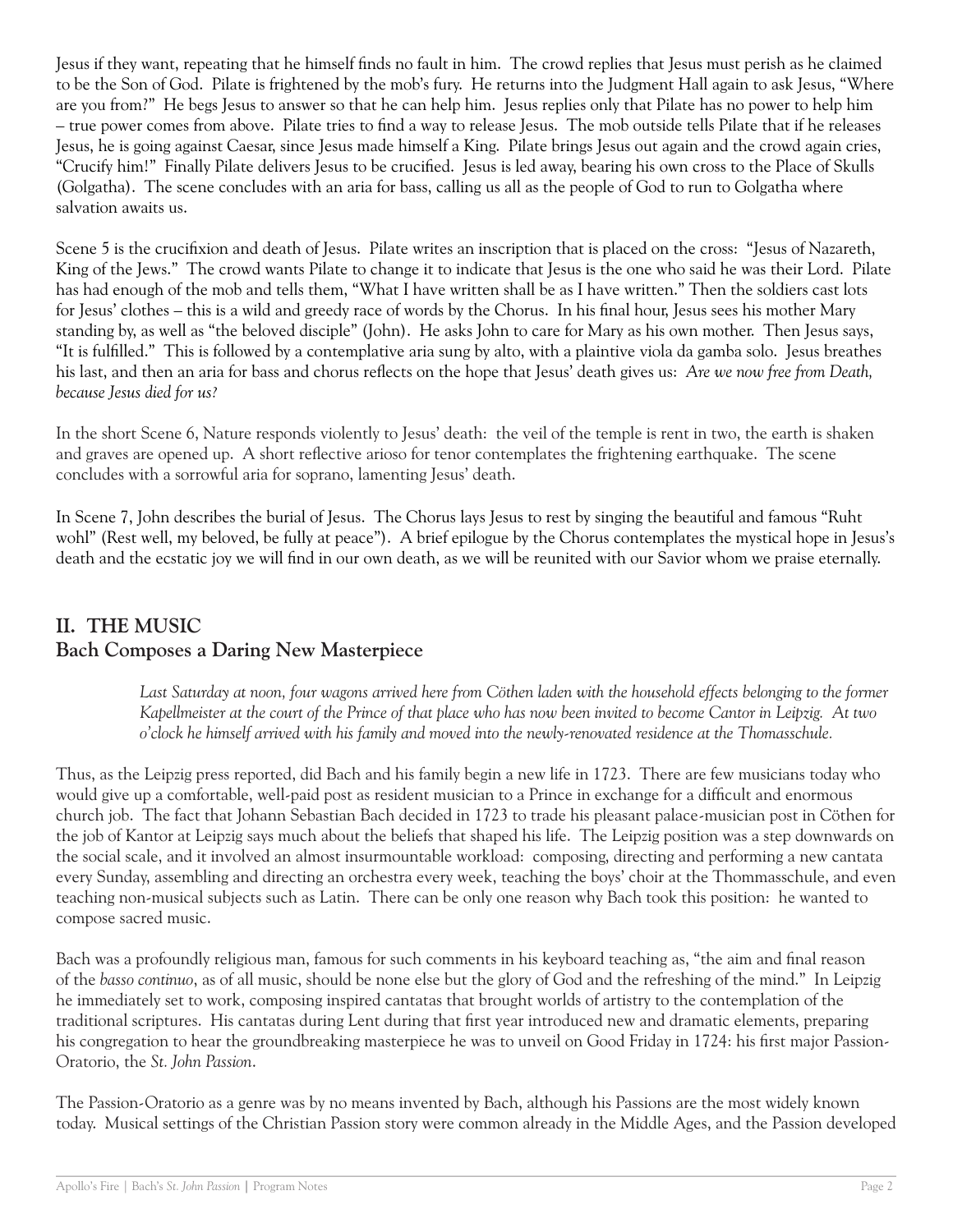into its Lutheran form during the  $17<sup>th</sup>$  century. Martin Luther was an extraordinarily passionate music-lover, and was responsible for giving music a position of supreme importance in the Lutheran service. Luther expressed his feeling about music in his characteristically forthright way:

Music is a fair and lovely gift of God. Next to the Word of God, only music deserves to be extolled as the governess of the feeling of the human heart. This precious gift has been bestowed on men alone to remind them that they are created to praise and magnify the Lord. *He who does not find this an inexpressible miracle of the Lord is truly a clod and is not worthy to be considered a man.* (my italics)

In Bach's time, Passions were composed by most of the leading musicians, including Telemann and Handel. And yet, their Passions have never made the impact on listeners that Bach's have. Bach's profound spiritual depth rings through his music in a way that transcends the compositions of his contemporaries.

The Passion form, as it had evolved by Bach's time, was an oratorio intended as part of the Good Friday worship service. A sermon would have taken place between Parts 1 and 2 (but you may be pleased to know that we are giving you an Intermission instead). The music consists of recitatives narrating the Passion story verbatim from the Bible – in this case the Gospel of John – interspersed with arias and chorales set to contemporary  $(18<sup>th</sup>$ -century) religious poetry, reflecting on the Biblical passage just heard. Thus, sacred texts are interlaced with contemporary, more directly emotional material that speaks to the listeners in a universal way. (In fact, this concept has served as my own inspiration in creating two spiritual crossover programs for Apollo's Fire: *Sacrum Mysterium – A Celtic Christmas Vespers* and *Sephardic Journey – Wanderings of the Spanish Jews*.)

In Bach's Passions, the Biblical narration is performed by "the Evangelist" (i.e. St. John), while the dialogue spoken by Jesus, Peter, and Pilate is set as recitatives for solo singers stepping out of the chorus. Dialogue spoken by various groups of Chief Priests, crowds, etc., is sung by the chorus. A Bach Passion alternates between "action scenes" (where the Biblical story is relayed by the Evangelist-narrator and the characters), and contemplative arias and chorales (where we step outside of the story to reflect on the lessons to be learned as people of God). In our performance, I have tried to highlight the structure by placing the action scenes in the hands of true singing actors, who emerge in special spots on the stage to embody their roles.

It is not known for certain who compiled the 18<sup>th</sup>-century text that serves as the basis of the arias and chorales (as well as the opening chorus "Lord, our Master" and the closing chorus "Rest well") in the *St. John Passion*, but it is quite possible that Bach did this himself. In any case, most of the text is drawn from the widely-used Passion text by Heinrich Brockes, which was also set by Handel and Telemann. It is noteworthy, however, that Bach made significant changes in the text to remove anti-Semitic passages. (The Brockes text essentially blames the Jews for Jesus' crucifixion, whereas Bach's *St. John Passion* text clearly places the guilt on each of us as sinners. This was also Luther's view.) Since anti-Semitism was, unfortunately, a socially acceptable phenomenon in 18th-century Europe, I conclude that Bach made these changes not out of fear of controversy, but rather out of a desire to create a Passion on a higher spiritual level.

The *St. John Passion* is the work of a 39-year old man and is filled with the extroverted emotions and daring of a great composer still in experimentation with this genre. This is a strikingly compressed telling of the Passion story; unlike the *St. Matthew Passion*, which luxuriates in an expansive and contemplative meditation on the Passion tale, *St. John* plunges us into a dramatic whirlwind of events from the very first recitative. This leads to a much more intense experience of the Crucifixion, in which the music serves as a counterpoint to the action. Particularly striking is the way in which the most tragic events are associated with triumphant music, such as the middle section of *Es ist vollbracht* (It is fulfilled), in which Christ is portrayed as a hero in battle. If the *St. Matthew* is the Passion of grandeur, *St. John* is the Passion with passion.

From the first swirling notes of the orchestral introduction, it is clear that Bach is taking us closer to opera than any of his church-music colleagues had dared to tread. The turbulent accompaniment paints a vivid picture of the events that are about to unfold. As with an operatic overture, we are drawn into the drama: the relentless, pulsating bass-line, like a beating heart, sets the stage for passion and terror. The surging motion in the violins evokes the chaos of the mob we will soon meet. And above it all, the long and anguished calls of the flutes and oboes lock in painful dissonances, like lost souls calling to each other from Hell. - Or, as John Eliot Gardiner suggests, nails being driven into flesh.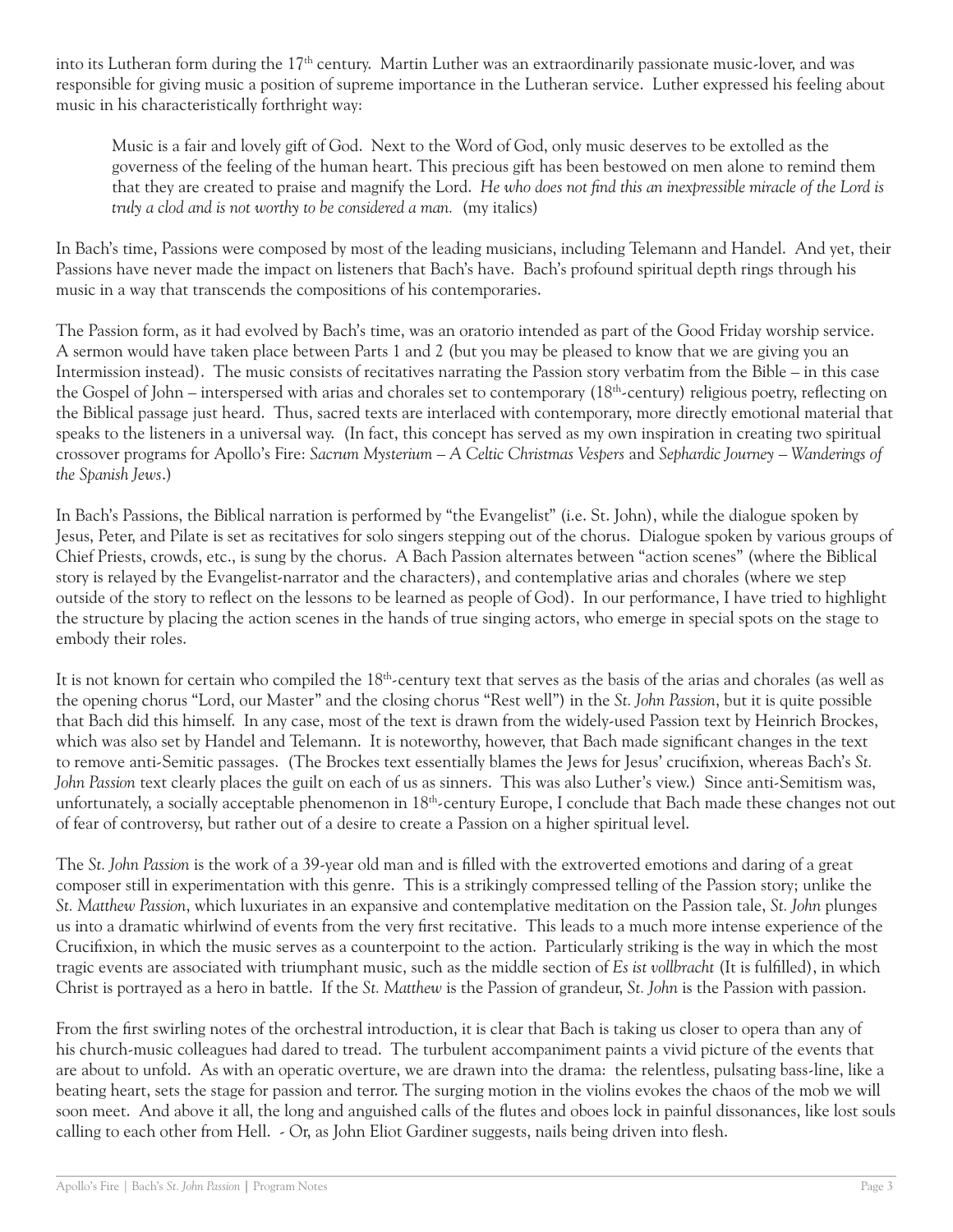This introduction builds up to the entrance of the chorus, which arrives with a surprising twist. Instead of the words of lamentation which the music has led us to expect – and which an 18th-century audience expected to hear in the Passions of the time – Bach gives us a song of praise to the universal reign of Christ: "O Lord, our Master, how excellent is thy name in all the earth!" Thus Bach boldly breaks the baroque rule of *Affekt*, which normally decrees that each movement of a piece will have one particular emotional character. Instead, as Gardiner says, we have two *Affekts* simultaneously - Christ's glory and majesty are proclaimed, while Christ himself is looking down on the maelstrom of distressed humanity below. This stark duality runs through the Gospel of John: light and darkness, good and evil, truth and falsehood. Christ lifts up his cross in glory and draws all mankind to him – and yet he is also brought to the lowest of physical abasement, for the sake of humanity.

From there unfolds a drama of an intense and often mystical nature. I see the work as falling into seven Scenes (though they are not indicated by Bach) – two in the first half and five after intermission. Each scene propels the story forward and concludes with a reflective aria in which a singer steps out of the story to contemplate what we as the people of the God can learn from this scene.

Bach's use of the instruments at his disposal is colorful and often pungent. Plaintive oboes describe the shackles of our bondage to sin. Lighthearted flutes illustrate how Simon Peter (and all of us) follows Jesus with faithful footsteps. The full orchestra participates in the outcry of remorse at the end of Part 1, when Peter is filled with anguish for having denied his Savior. A lonely and haunting viola da gamba – a relatively rare guest in Bach's orchestra – depicts Jesus' battle with death in the famous *Es ist vollbracht*. And the other-worldly combination of flute and *oboe da caccia* accompanies the evening's one true lament, *Zerflesse mein herz* ("Dissolve in tears, my heart").

It is an honor for those of us onstage to take this spiritual journey each evening. Our company of artists (including people of many faiths, as well as agnostics) feel privileged to share Bach's masterpiece with audiences in this tour and as we record the work this week for CD/DVD release next year. Our wish is that our concert halls and church venues will ring with Bach's message of hope and redemption.

#### **III. THE TEXT**

#### **The Gospel of John – Text for a Mystical and Passionate Passion**

Bach chose the most "difficult" and mystical of the four Gospels – the *Gospel According to St. John* – for his first Passion. This is the Gospel that begins with the famous prologue, "In the beginning was the Word [Logos, cosmic reason], and the Word was with God, and the Word was God…. In Him was life, and the life was the light of men. And the light shines in the darkness and the darkness did not comprehend it." (John 1:1, 4-5)

Chapter 21 of John's Gospel states that this account is the eyewitness testimony of "the disciple whom Jesus loved." The "beloved disciple" was traditionally thought to be the Apostle John – one of the Twelve Apostles. John's personal and emotional responses to the unfolding events color Bach's Passion throughout. The "beloved disciple" – that is, the Evangelist who is narrating our story – witnesses Jesus' interrogation by the High Priest; speaks privately to the doorkeeper in order to get his comrade Peter into the palace; and is then shocked by Peter's denial of Jesus, horrified by the behavior of the mob at the trial before the Roman governor (Pilatus or Pontius Pilate), and appalled when they demand to free a common murderer rather than freeing Jesus. John's double role as narrator and character culminates when Jesus, in his final hour, gives his mother into the care of the "beloved disciple who was standing by." In our production, this is the moment when the Evangelist breaks out of his narrator role to look directly at his beloved Teacher, dying on the cross – and we feel the profound love between them.

Though modern scholarship holds that the Gospel of John was written by several people, in Bach's time it was still believed that the Apostle John was the author. Bach chose to end the final recitative of the *St John Passion* with John's statement about the purpose of his book: "that you may believe that Jesus is the Christ, the Son of God and that believing, you may have life in his name." Yes, John was an Evangelist.